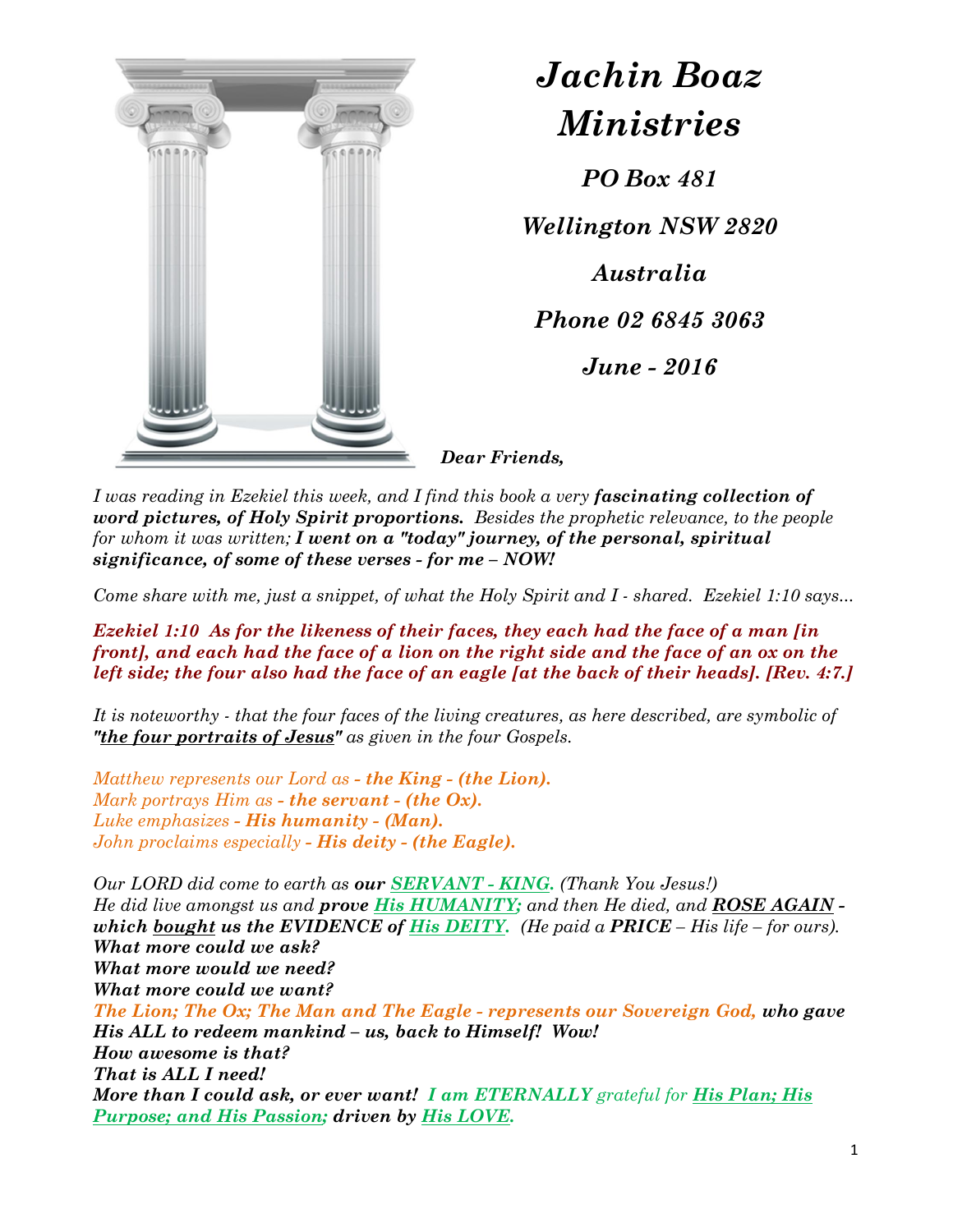*Yes – His LOVE for us; enough to want to find a redemption plan, to reunite us with Himself - for eternity! This is the very reason I sing Him Praises and Thanksgiving, from morning till night. Yes – I live a life of GRATITUDE! And I live a life of BLESSING! This is what makes my heart sing! Hallelujah! This is what excites my spirit! I have NO other reason for living! He is my ALL! Amen!*

*What about you? Do you KNOW Him? Do you WANT to KNOW Him? Your ETERNITY hangs in the balance, of your decision, to KNOW Him as Lord of your life – or NOT? Those "four faces" of Ezekiel 1:10 represent the person who thought you were worthy of His BLOOD! Wow! You need to think about that for a moment! Have you ever had anyone offer to die for you? Jesus did! Let this be your opportunity to tell him "Thank You" and make Him Lord of your life, before it is too late! That DAY - of His returning, draweth very nigh! Are you READY?*

*Then Ezekiel 1:16 goes on to say...*

*Ezekiel 1:16 As to the appearance of the wheels and their construction: in appearance they gleamed like chrysolite; and the four were formed alike, and their construction work was as it were a wheel within a wheel.*

## *"A WHEEL within a WHEEL..."*

*This reminds me of us, and the Holy Spirit, so INTIMATELY united, and synchronized, and inter-connected, that we cannot be seen apart; we cannot function properly without being constantly ABIDING – Interconnected; grafted into the vine; drawing our sustenance from our SOURCE; Christ - our HEAD; and comforted, and guided and disciplined, by the Holy Spirit.* 

*We are - "the" WHEEL - within - "THE" WHEEL - Christ!* 

*What a beautiful word picture of UNITY; ONENESS; and INTIMACY!*

*I have read this verse many times, but this time the Holy Spirit said to me... what do you see? Let me show you how interconnected you and I REALLY are. You are "the wheel" within MY WHEEL! Wow! What a powerful moment of spiritual INTIMACY! Verses 19-21 go on to describe...* 

*Ezekiel 1:19 And when the living creatures went, the wheels went beside them; and when the living creatures were lifted up from the earth, the wheels were lifted up. Ezekiel 1:20 Wherever the spirit went, the creatures went and the wheels rose along with them, for the spirit or life of the [four living creatures acting as one] living creature was in the wheels.* 

*Ezekiel 1:21 When those went, these went; and when those stood, these stood; and when those were lifted up from the earth, the wheels were lifted up high beside them, for the spirit or life of the [combined] living creature was in the wheels.*